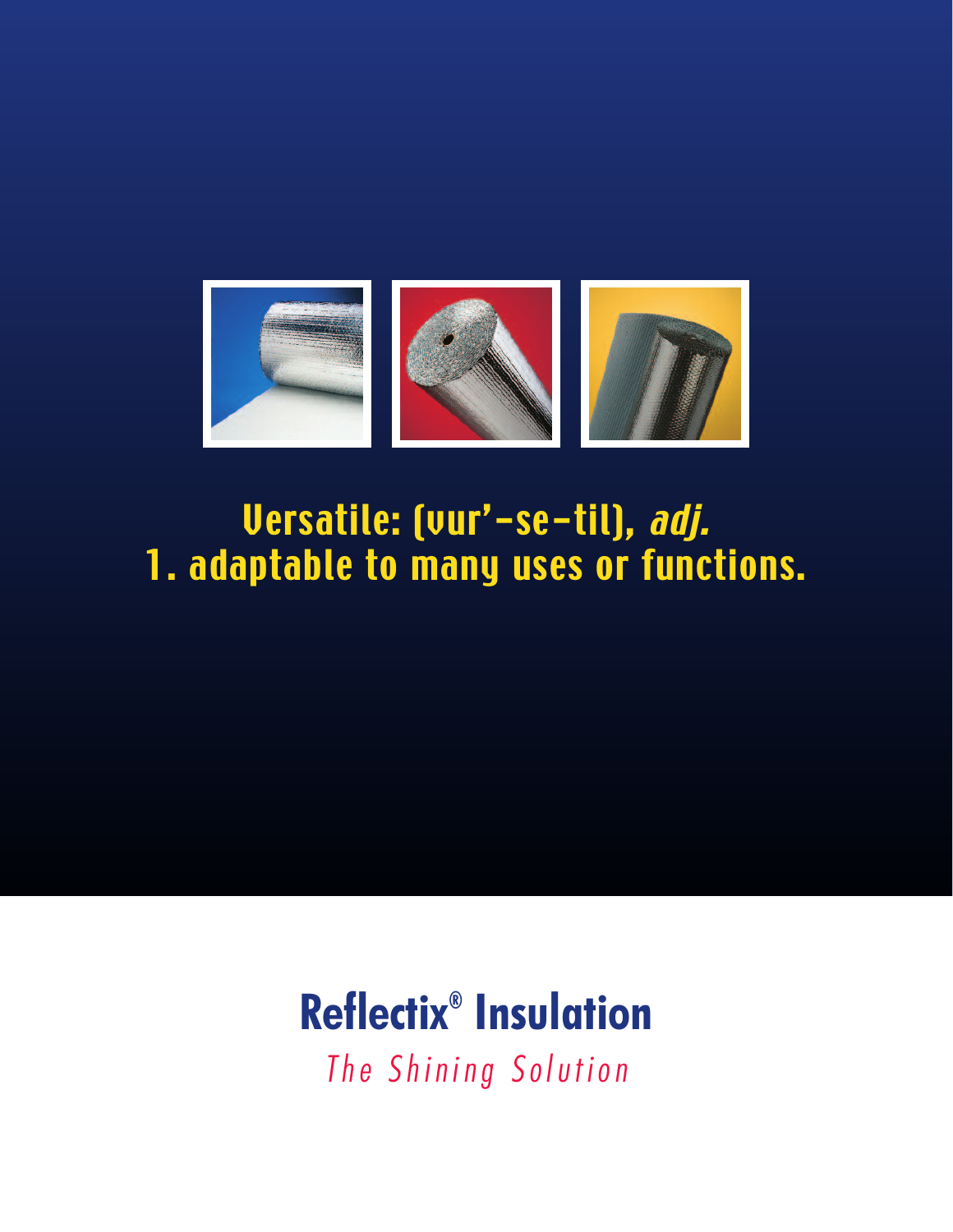#### 2. with many uses: able or meant to be used in many different ways.



#### What is Reflectix® Insulation?

**Our standard product is made up of seven layers. Two outer layers of aluminum foil reflect 97% of radiant heat. Each layer of foil is bonded to a tough layer of polyethylene for strength. Two inner layers of insulating bubbles resist conductive heat flow, while a center layer of polyethylene gives Reflectix ® high reliability and strength.**

## Reflective Technology - An Old Concept:



**In the 1980's the Scottish chemist and physicist Sir James Dewar invented the Thermos flask, also known as the Dewar flask or vacuum flask, for the purpose of storing liquid gases at very low temperatures. The basic function of the vacuum flask is to thermally insulate the contents and to prevent heat from flowing either in or out.**

**In our illustration shown, radiation is reduced to a minimum by silvering the glass, generally on the two internal faces, so that the radiant heat waves are reflected. Different types of insulation products reduce the heat transferred by conduction, convection and radiation to varying degrees. As a result, each provides different thermal performance and corresponding "R" values. The primary function of reflective insulation**

is to reduce radiant heat transfer across open spaces. The low emittance metal surface (usually aluminum) of reflective insulation blocks up to 97% of the radiation, and therefore a significant part of the heat transfer.

#### Reflective Insulation vs. Mass Insulation:



**A foam cup "insulates" a cup of coffee as mass insulation does and attains an actual R-Value. The reflective surface of a Thermos jug lining keeps liquid hot or cold. If, for example,you take hot coffee, the heat within a Thermos is reflected back inside while the cold outside is reflected away. Like the Thermos jug in the illustration, Reflectix ® Insulation reflects and separates "heat" from -60 degrees to a +180 degrees without an R-Value. Would you rather drink coffee from a Thermos jug or from a foam cup hours later?**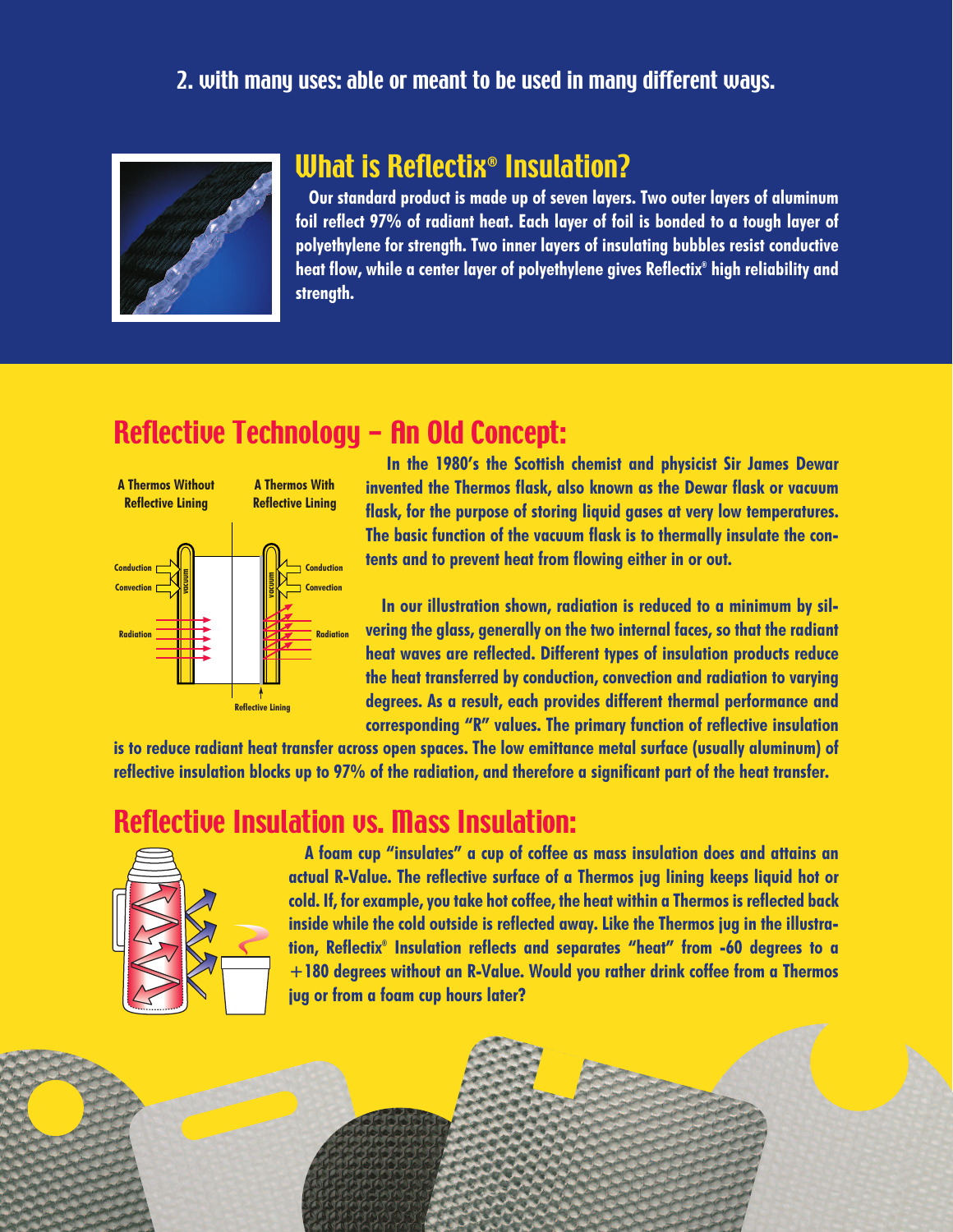#### 3. able to do a number of things well.

#### Why Reflectix, Inc.?

**Reflectix, Inc. is dedicated to the manufacture and marketing of polyethylene bubble pack aluminum foil faced insulation and related products. Reflectix ® Insulation materials are used in the following: commercial/ residential buildings, HVAC/R, OEM/MRO, automotive, packaging/shipping, medical/pharmaceutical, food/ beverage, aerospace and recreational applications.**

Reflectix® is very versatile. We produce a broad range of products for many applications in a variety of industries bevond our basic reflective insulations. Reflectix® also manufacturers aoods which utilize varieties of cus**tom blends of raw materials to meet numerous project-specific needs.**

In addition to standard aoods and custom raw material blends, Reflectix® also offers a service of custom die cutting. This service provides our OEM customer with a means to help keep labor costs down and improve **installation efficiencies in their various projects.**

#### Research:

**An excellent research and development staff, coupled with the innovative nature of our manufacturing equip**ment aives Reflectix® a distinct advantage over competing products. This is especially true when working with **customers in developing unique products that meet or exceed requirements for temperature control, heat flow, or control of any environment within an enclosed space. Experience, knowledge and manufacturing capabilities have made Reflectix ® the world leader in reflective technology.**

## OEM customers utilizing Reflectix® products can expect:

- **• Standard Raw Material Blends • Custom Raw Material Blends • Custom Die Cuts**
- **• Reduced Labor Costs • Partnerships in Problem Solving • Account Security**
- **• State-of-the-Art Manufacturing**

#### Our Capabilities:

- 
- 
- **• Slitting**

#### Benefits:

- **• Reflects 97% of Radiant Heat • Non-Toxic/Non-Carcinogenic • Class A/Class 1 Fire Rating**
- **• Durable and Lightweight • Fiber-Free • Controls Condensation**
- **• QS9000 and ISO9001 Certified • Environmentally Safe • Prevents Mold and Mildew**
- 
- **• Not Affected by Humidity • Does Not Collapse or Disintegrate**
- **• Does Not Promote Nesting of Insects or Rodents**
- **• Does Not Require Protective Clothing or Respirators to Install**
- 
- **• Die Cutting • Custom Sizing/Width and Length • Sheet Cutting Available**
- **• Splicing • Heat Sealing • Laminating**
- 
- -
	-
	-
	-
- **• Easy to Install • Permanent and Maintenance Free • Vapor and Radon Retarder**